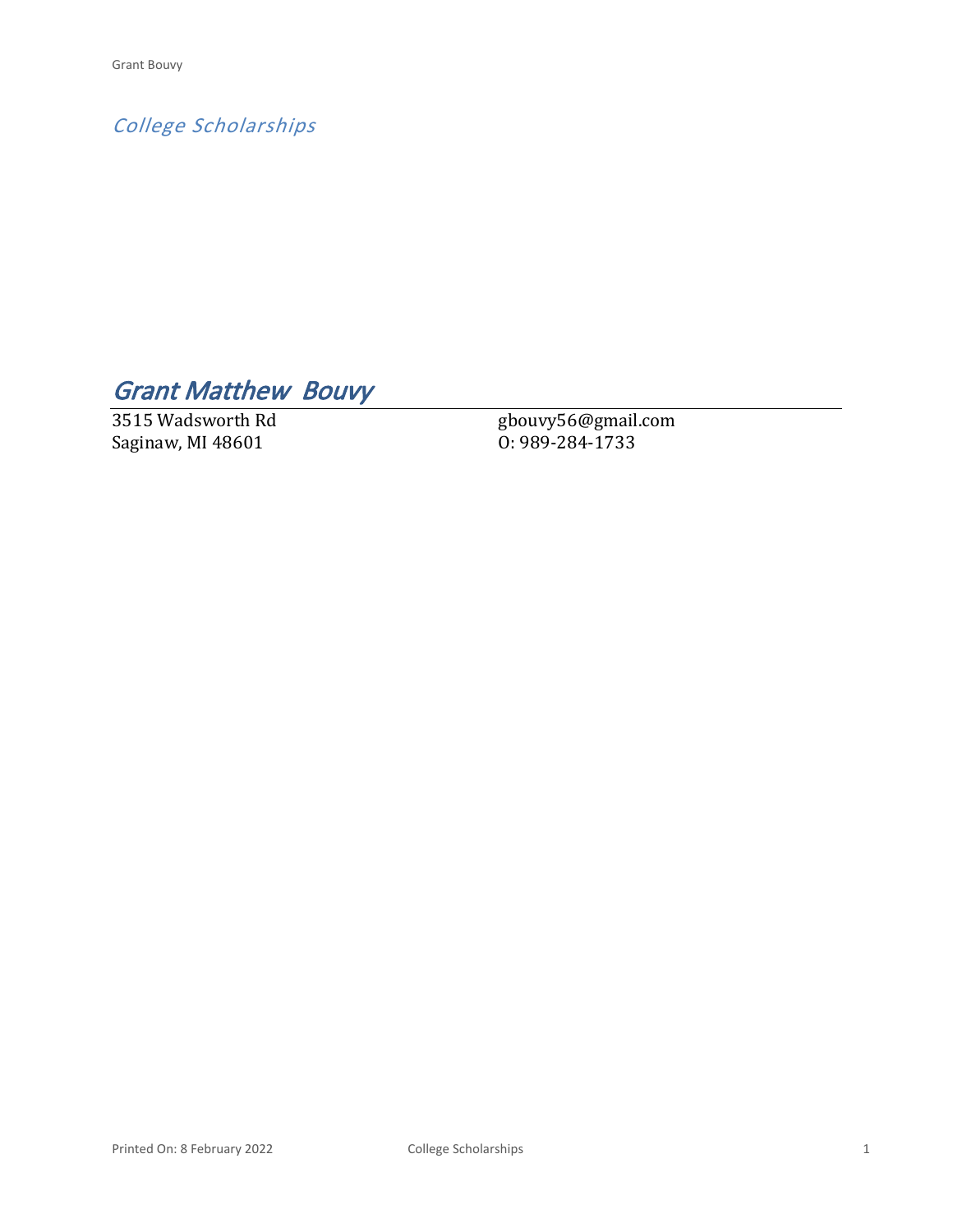## Application Form

### *Student's Information*

#### **Parish\***

All Saints Parish, Bay City

#### **Gender\***

Man

#### **Age**

Are you between the ages of 16 and 30? Yes

#### **Are you currently a graduating high school senior?\***

No

#### **Year of Graduation\***

Please type the full year i.e. 2021. 2021

#### **High School Attended\***

Scholarships are awarded to students who attended one of the following high schools. *If you did not attend one of these schools you will not be eligible for a scholarship from the Foundation.*

Other High School

#### **County\***

Are you a resident of the Saginaw, Bay or Midland Counties?

Yes

#### **GPA\***

Please enter your cumulative GPA as of the last complete semester.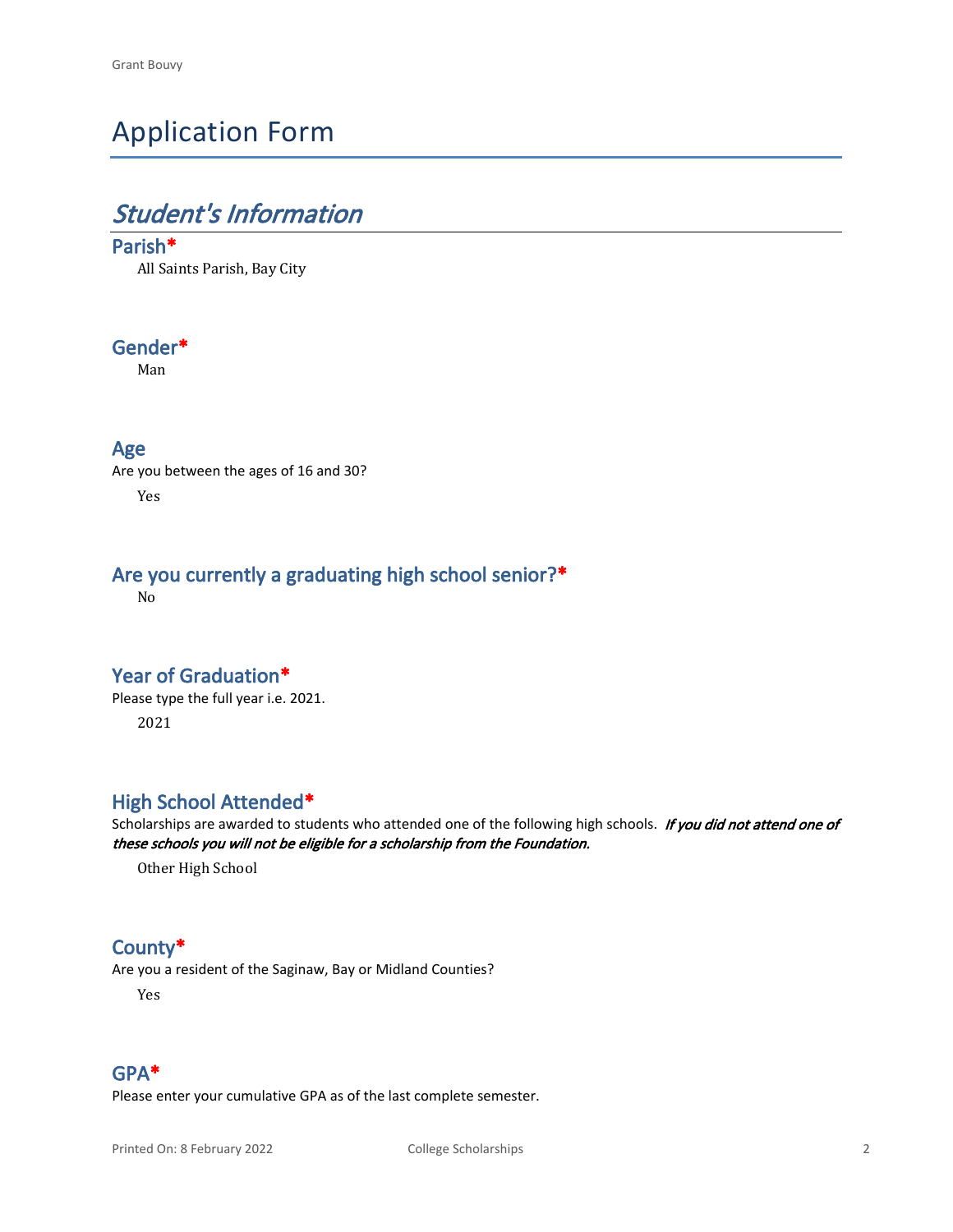3.88

#### **Would you like to be considered for financial need based scholarships?\*** Yes

**Unique Requirements\***

I attend a Catholic church weekly

### *Additional High School Information*

**What high school did you attend?\*** Reese High School

**Address of Your High School\*** 1696 S Van Buren Rd, Reese, MI 48757

**Is this high school located in Bay County?\*** No

### **Is your high school a Catholic high school?\***

No

### *Financial Need*

#### **Financial Need**

Financial need will be considered when choosing the recipient of the scholarship. You are welcome, but not required to, include any information that you feel would help the committee better understand your financial need.

*This could include the portion of your college costs covered by student loans.*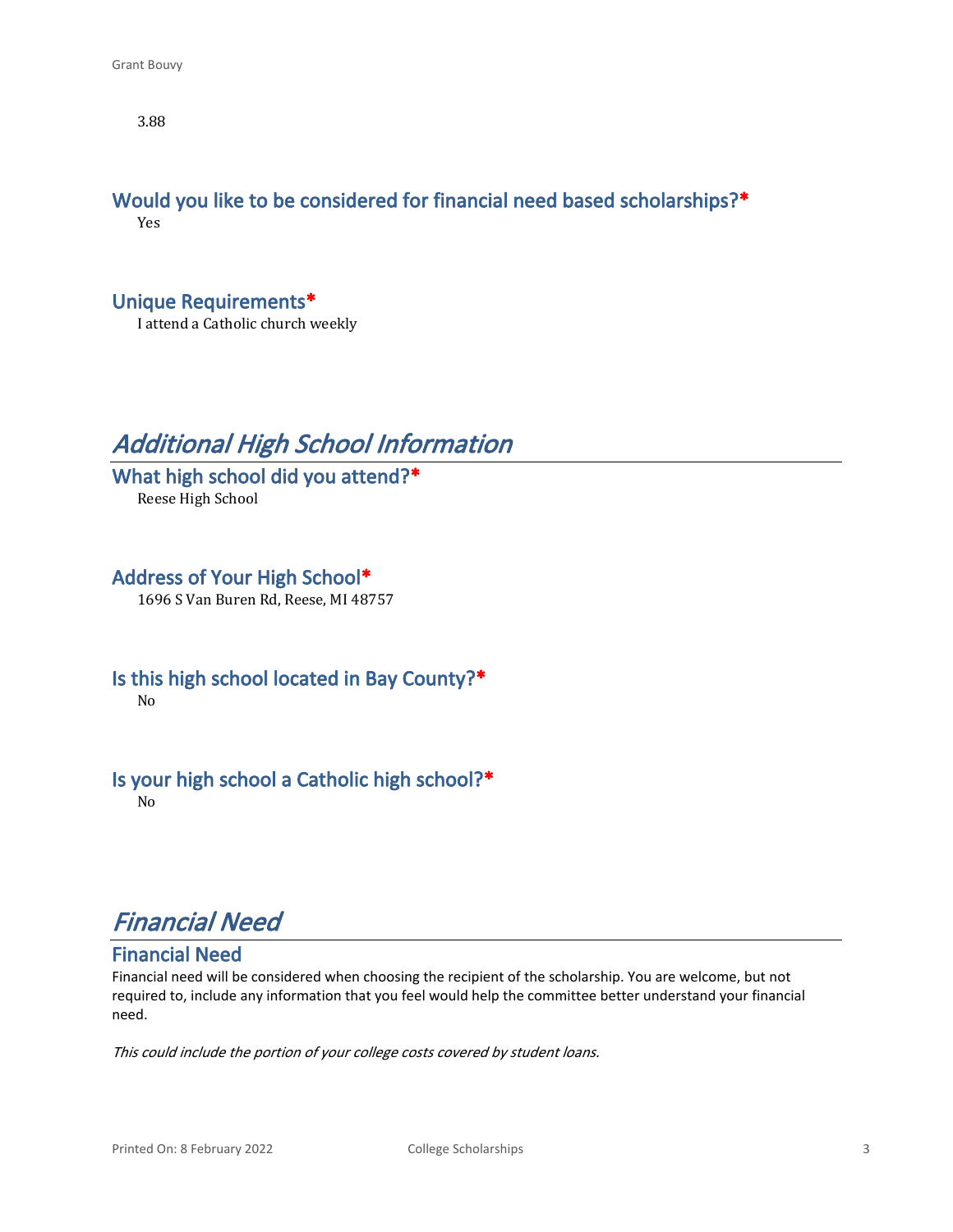### *Extracurricular Activities*

**Were you involved in any extracurricular activities?\*** Yes



**Extracurricular Activities\*** Please select all that apply

Sports



**Sports\*** Please select all that apply

> Football Track and Field

### *College Plans*

#### **What colleges, universities, or trade schools have you applied to?\***

Please list the applications you have submitted as well as any you still plan to submit. Also, please indicate any school that has already accepted you.

Attending Central Michigan University

#### **Do you plan on enrolling in a Catholic College or University?\***

If at least one of the schools you are considering is a Catholic College or University, please select Yes.

No

#### **Catholic College List\***

If you plan to attend a Catholic College, is it listed on the Cardinal Newman Society recommended colleges? If yes, please select which college(s) you plan to attend.

I do not plan to attend these colleges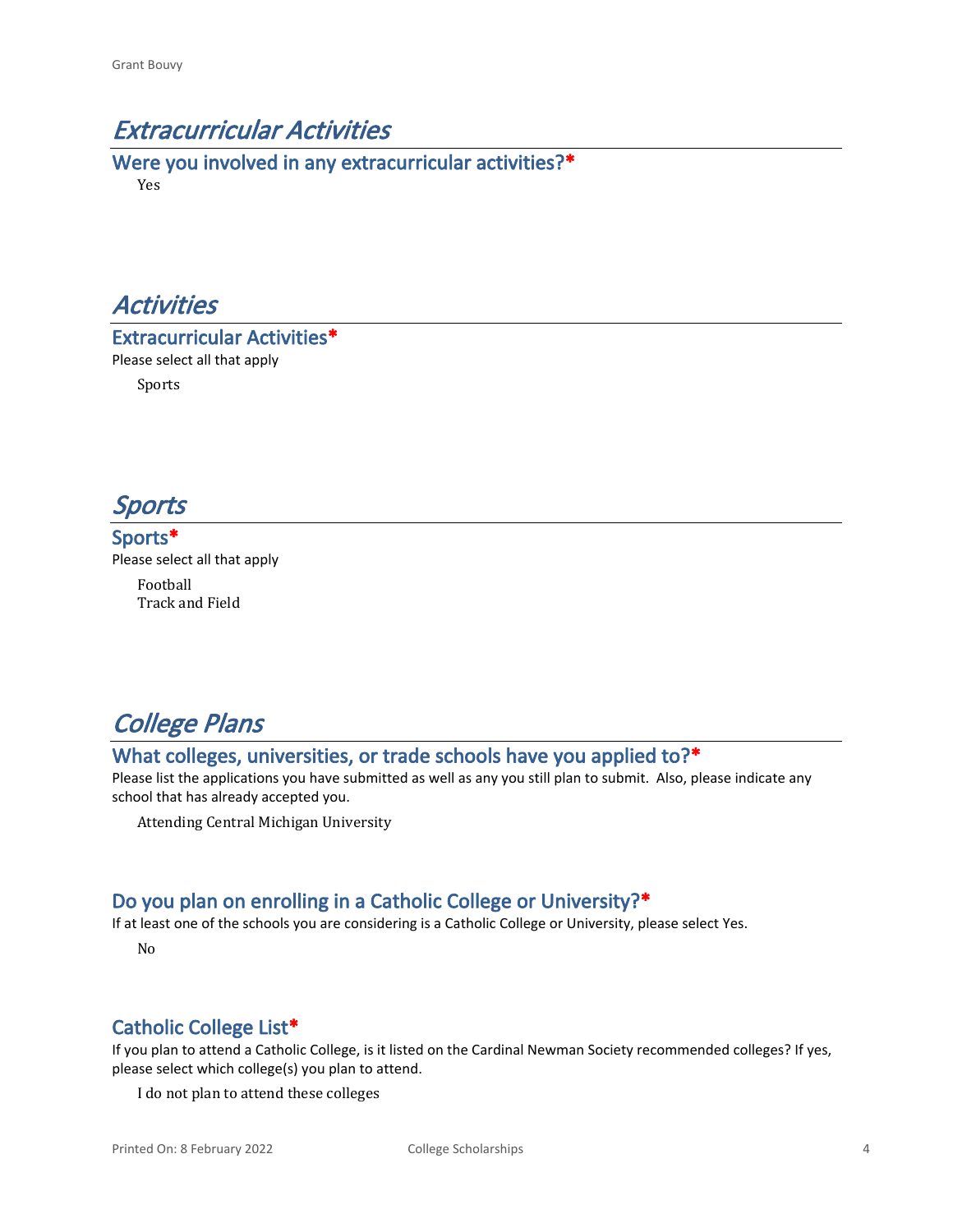#### **Intended Major\***

Other

#### **Intended Minor\***

Undecided

#### **Michigan University\***

Do you plan to attend a Michigan University or College? Yes

#### **College Specific\***

Do you plan to attend Saginaw Valley State University?

No

#### **Seminary**

Do you plan to attend a seminarian college? No

## *Photo - this will be moved. it will be collected after scholarship decisions are made.*

#### **Photo\***

Please upload a photo of yourself. 4EA734B9-5FBB-4041-B1D1-D364B8CD4BEA.heic

#### **Photo Release\***

If selected as the scholarship recipient, I acknowledge and give permission for the Catholic Community Foundation of Mid-Michigan to use my name and/or image in media announcements related to this award.

I ackowledge this.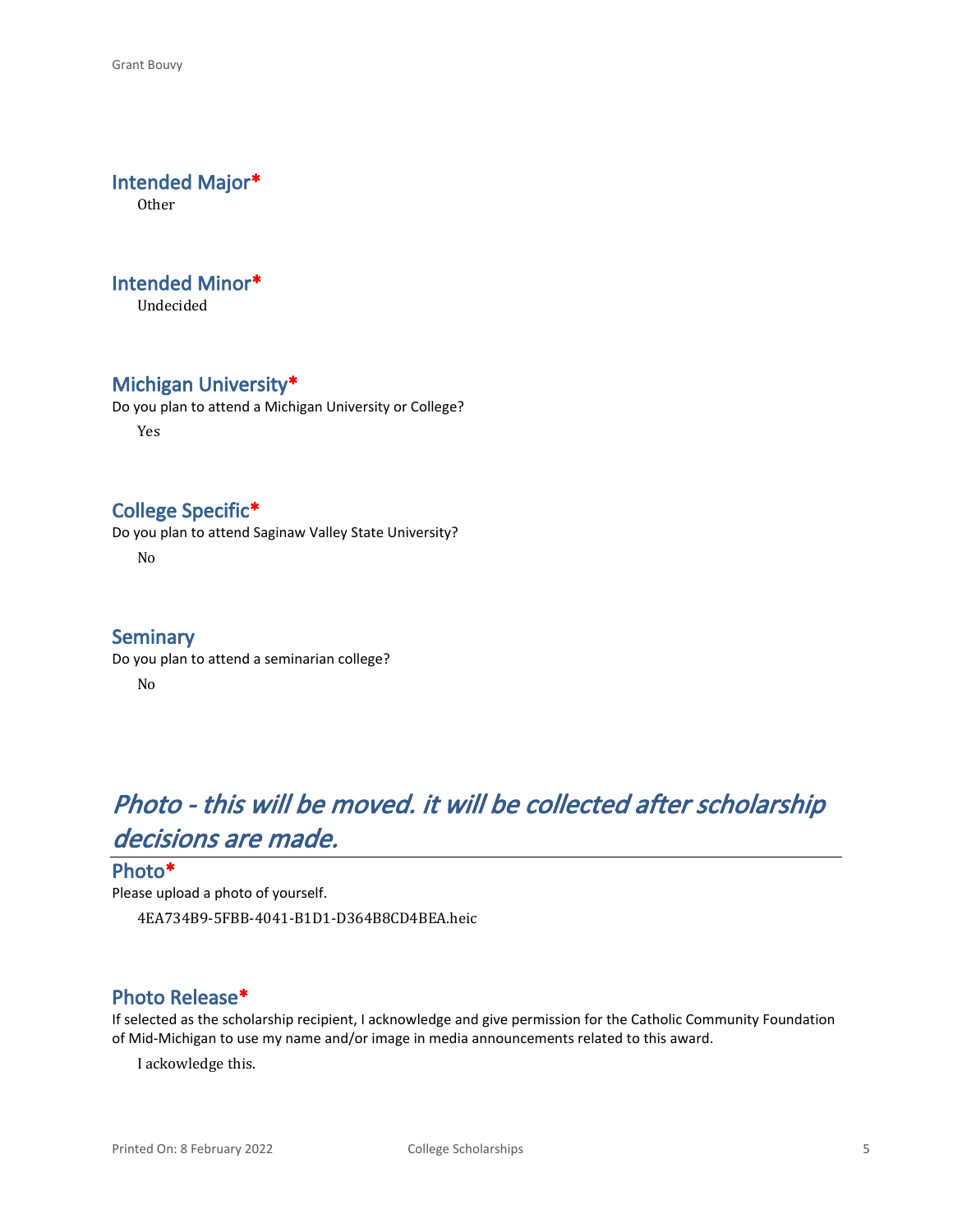### *Acknowledgements*

#### **Access to Relevant Records\***

I acknowledge that by submitting this application, I allow the selection committee to access relevant records retained by any Catholic parish, Catholic school and/or public school in order to determine my eligibility for this scholarship. This may also include contacting appropriate parties to confirm information supplied by the candidate.

I acknowledge this.

### *General Letter of Recommendation*

#### **Email Address of the Person Providing the Recommendation\***

A letter of recommendation from a reference of your choice is required for this application. You will need the email address of each of your references.

\*\*For those who qualified for the Cesario Hernandez Memorial Scholarship, you will need *Two* letters of recommendation. One reference may be from a teacher and one reference must be from a community leader. A supplementary prompt will appear after you qualify.

\*\*For those who qualified for the Regina Graveline Family Advised Scholarship, you will need *Two* letters of recommendation from someone other than a relative who has experienced working with you through an activity, school, work, church or service project. A supplementary prompt will appear after you qualify.

Sample Email Request for Letters of Recommendation. Feel free to copy and paste this email template when requesting your letters of recommendation.

Dear  $\_\_$ 

I am applying for a scholarship from the Catholic Community Foundation of Mid-Michigan and am required to submit a letter of recommendation. I am writing to ask you to please submit a letter for me.

Please note that my application **will not be** considered for a scholarship without your submission. **The deadline for submitting applications is January 17th at 11:59 p.m.**

I really appreciate your assistance with my scholarship application! If you have any questions, please let me know or you can contact the Foundation's Communications Coordinator, Connor Rabine, at connor.rabine@ccfmm.org

Sincerely, YOUR NAME

Type an email address in the box below, then compose your email request.

frjosemariacabrera@gmail.com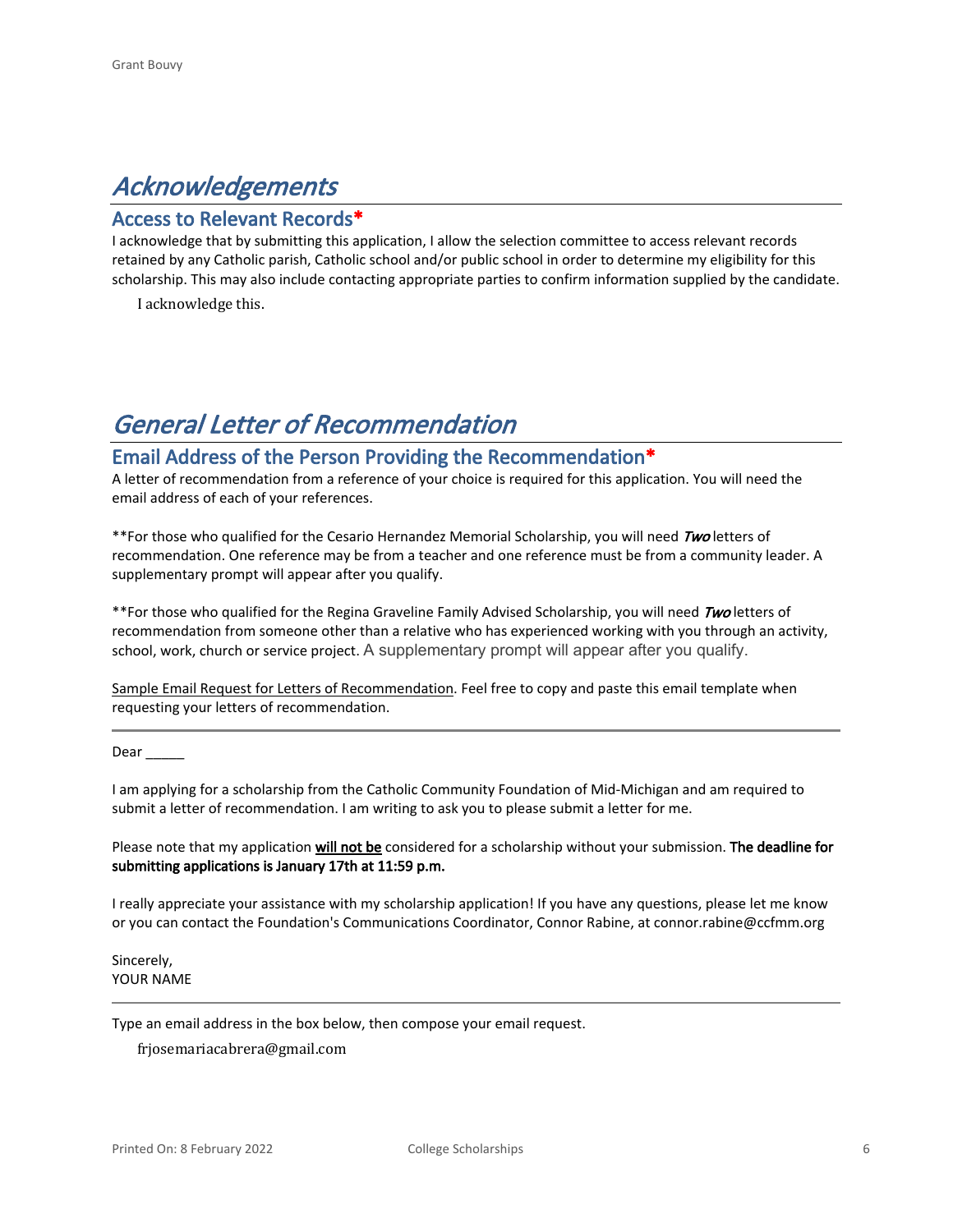### **<sup>2</sup> Thank you or providing a letter of recommendation, please upload it in PDF format below.\***

Grant Bouvy recommendation letter.pdf

### *Transcript Request*

#### **Transcript Request\***

Please email your high school Guidance Counselor to request an electronic upload of your high school transcript.

Sample Email Request for High School Transcript. Feel free to copy and paste this email template for your high school Guidance Counselor.

Dear  $\qquad$ 

I am applying for a scholarship from the Catholic Community Foundation of Mid-Michigan Scholarship and am required to submit my high school transcript. I am writing to ask you to please upload and submit this for me.

#### **The deadline for submitting transcripts is Wednesday, June 15th, 2022 at 11:59 p.m.**

I really appreciate your assistance with my scholarship application! If you have any questions, please let me know, or you can contact the Foundation's Communications Coordinator, Connor Rabine, at connor.rabine@ccfmm.org.

Sincerely, YOUR NAME

Enter the email address of your High School Guidance Counselor in the space below and then compose your email.

gbouvy56@gmail.com

#### **Transcript\***

Please upload the applicant's official transcript below.

#### $\mathbf{B}^*$  **ACT/SAT Scores\***

Please enter the applicant's ACT and SAT score below if applicable.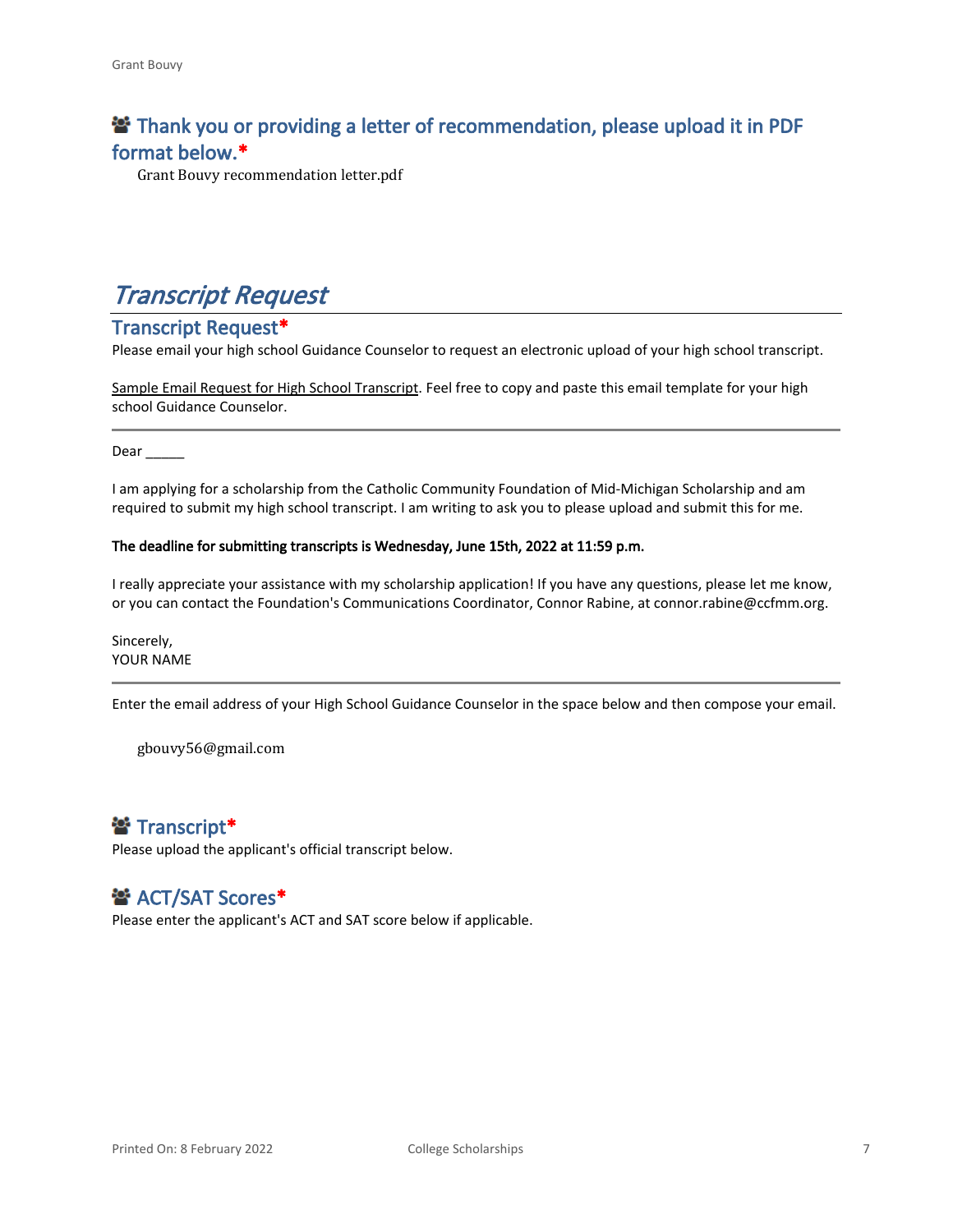# File Attachment Summary

### *Applicant File Uploads*

- Grant Bouvy recommendation letter.pdf
- 4EA734B9-5FBB-4041-B1D1-D364B8CD4BEA.heic